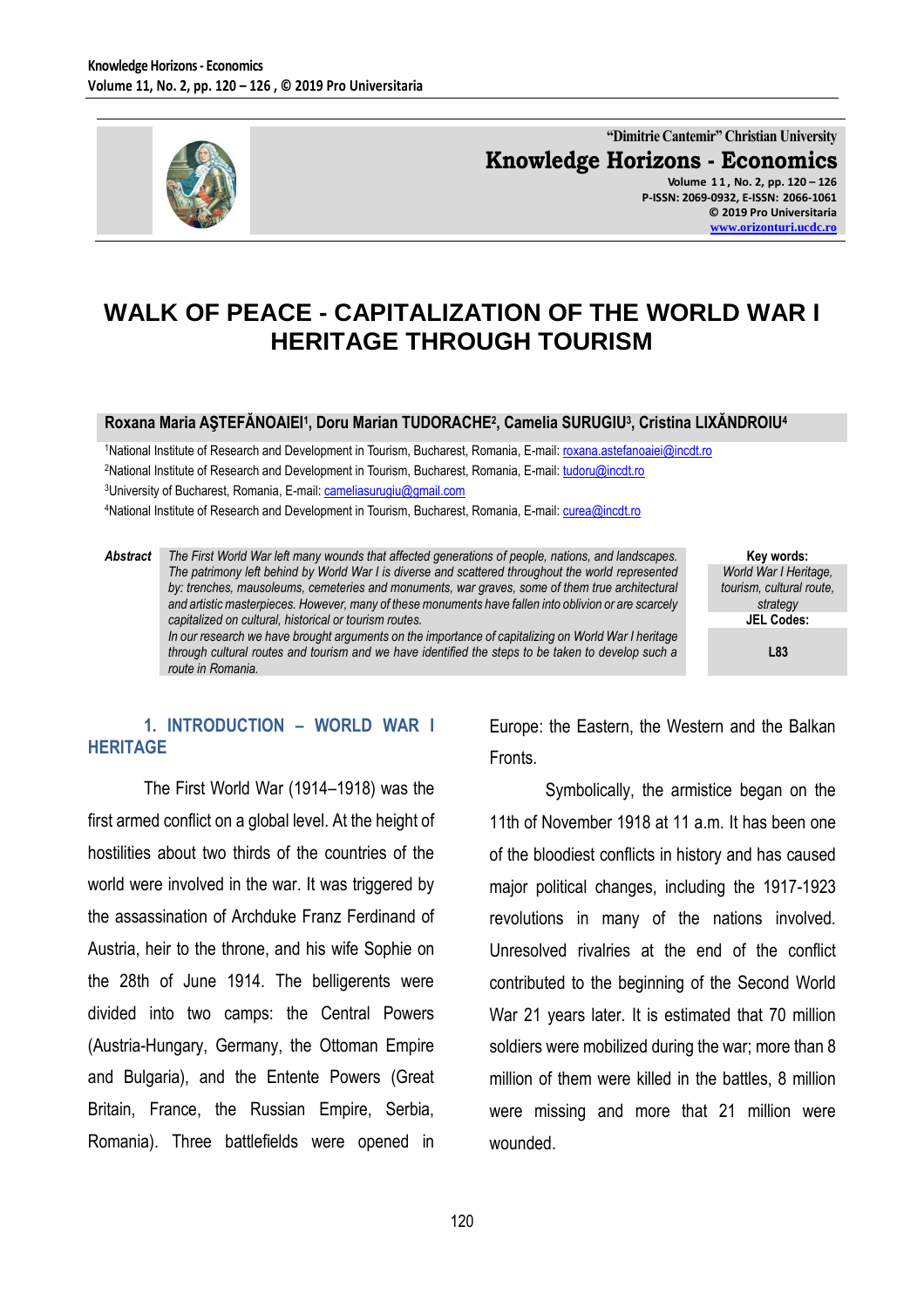The First World War left many wounds that affected generations of people, nations, and landscapes. The patrimony left behind by World War I is diverse and scattered throughout the world. In Romania, the National Office for Heroes' Cult, has developed a comprehensive database of monuments related to the commemoration of the two world wars, including: mausoleums, cemeteries and monuments, war graves, the tomb of the unknown soldier, some of them true architectural and artistic masterpieces<sup>1</sup> . However, many of these monuments have fallen into oblivion or are scarcely capitalized on cultural, historical or tourism routes.

# **2. CULTURAL ROUTES AND THEIR IMPACT ON TOURISM**

The concept of cultural routes was already initiated in 1987 by the Council of Europe. This was intended to implement the Council of Europe's key cultural principles: Human rights, cultural democracy, cultural diversity and identity, dialogue and the exchange of mutual enrichment across all borders as well.

According to ICOMOS a Cultural Route is any route of communication, be it land, water, or some other type, which is physically delimited and is also characterized by having its own specific dynamic and historic functionality to serve a specific and well-determined purpose, which must fulfill the following conditions:

a) It must arise from and reflect interactive movements of people as well as multidimensional, continuous, and reciprocal exchanges of goods, ideas, knowledge and values between peoples, countries, regions or continents over significant periods of time;

b) It must have thereby promoted a crossfertilization of the affected cultures in space and time, as reflected both in their tangible and intangible heritage;

c) It must have integrated into a dynamic system the historic relations and cultural properties associated with its existence.

A cultural route is a physical, tangible section in space defined by an inventory of tangible and intangible cultural and historical elements connected by a theme, concept or definition as well as by the identification of sites of existing cultural heritage linked in a dispersed, linear or regional structure creating a marked and interpreted continuous whole within the unified context of the route (ICOMOS, 2005).

The cultural route constitutes a cultural asset enriched by the different cultures it has fertilized and which transcends them in overall value by offering a substantial number of shared characteristics and value systems (Häfele, p.2).

On a journey through time and space these roads can show how different cultures contribute to the common European cultural heritage. They demonstrate the diversity of living cultures and combine local heritage with European ideas. Many cultural roads access to less familiar themes and aspects of European history and European cultures.

 $\overline{a}$ 

<sup>&</sup>lt;sup>1</sup> National Office for Heroes' Cult database

<https://once.mapn.ro/app/webroot/HartaInteractiva/harta.html>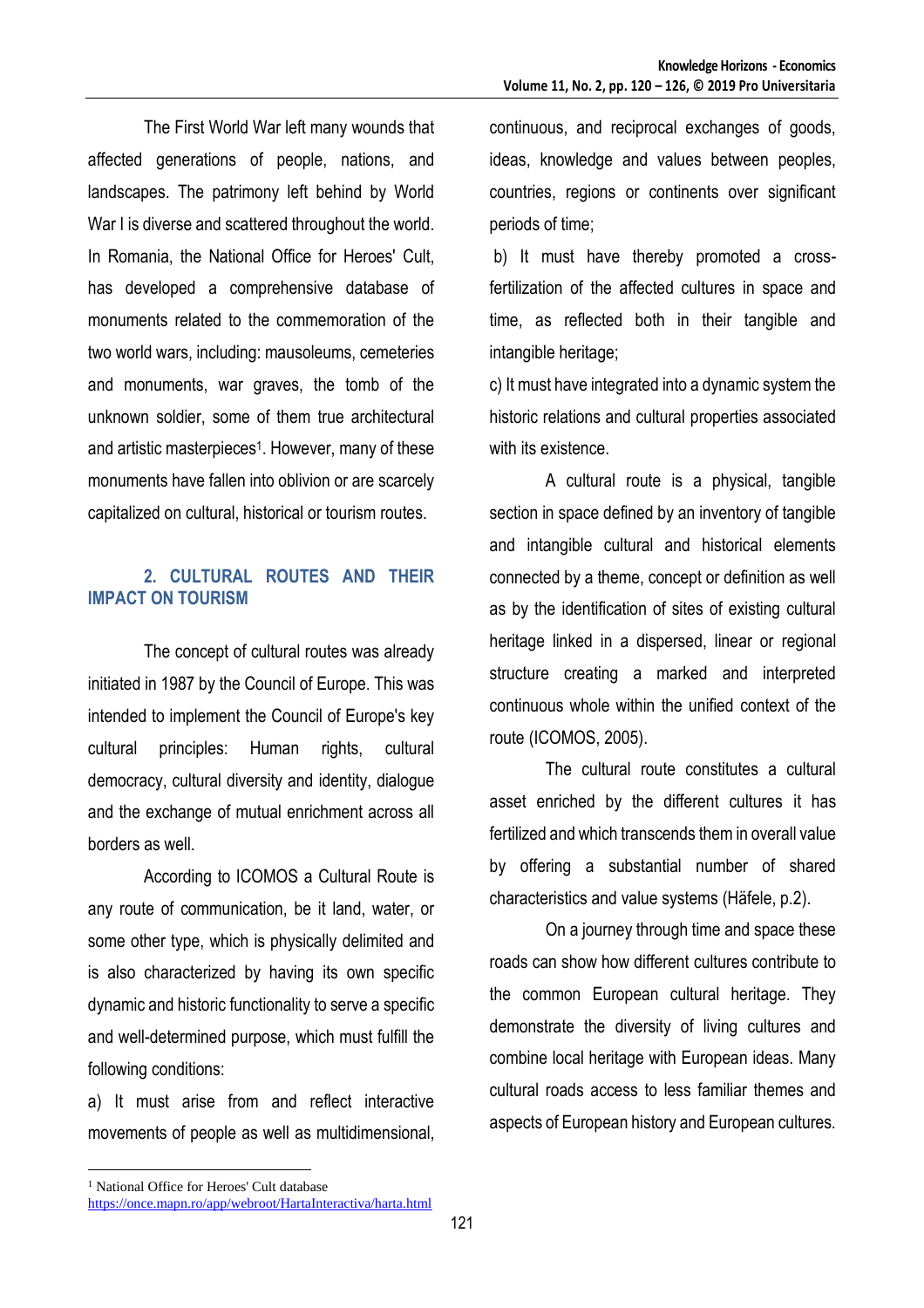They encourage the discovery of new destinations or hidden aspects of the common heritage. The European Cultural Routes can build on historic trails or cultural concepts of transnational relevance.

Cultural Routes are based on a cultural and tourism cooperation, which aims at the development and application of a route or multiple routes. With regard to sustainable and intelligent cultural tourism products, Cultural Routes also take a pioneering role.

The relationship between Heritage Places and Tourism is dynamic and may involve conflicting values. It should be managed in a sustainable way for present and future generations (ICOMOS, Mexic 1999).

The interaction between heritage resources or values and tourism is dynamic and ever changing, generating opportunities and challenges, as well as potential conflicts. Tourism projects, activities and developments should achieve positive outcomes and minimize adverse impacts on the heritage and lifestyles of the host community, while responding to the needs and aspirations of the visitor.

Conservation, interpretation and tourism development programmes should be based on a comprehensive understanding of the specific, but often complex or conflicting aspects of heritage significance of the particular place. Tourism development and infrastructure projects should take account of the aesthetic, social and cultural dimensions, natural and cultural landscapes. Before heritage places are promoted or developed for increased tourism, management plans should

assess the natural and cultural values of the resource. They should then establish appropriate limits of acceptable change, the impact of visitor numbers on the physical characteristics, integrity, ecology and biodiversity of the place and so on.

The importance of European Cultural Routes:

- the concept of Cultural Route assumes that the value of the whole is greater than the sum of its parts and gives the Route its meaning;
- high tourist potential largely unexploited, promoting less known European destinations;
- value the touristic and cultural potential that is less well known or cannot be classified into other classes of importance;
- the trans-nationality and representativeness of the common European heritage;
- a sustainable, ethical and social way built on skills and heritage values;
- mitigating the negative effects of classical tourism practice (attenuation of seasonality, reducing tourist flows of overcrowded destinations, complex capitalization of the heritage development of a complex tourism product).

The official recognition of a route is made by the Council of Europe through the European Cultural Routes Institute.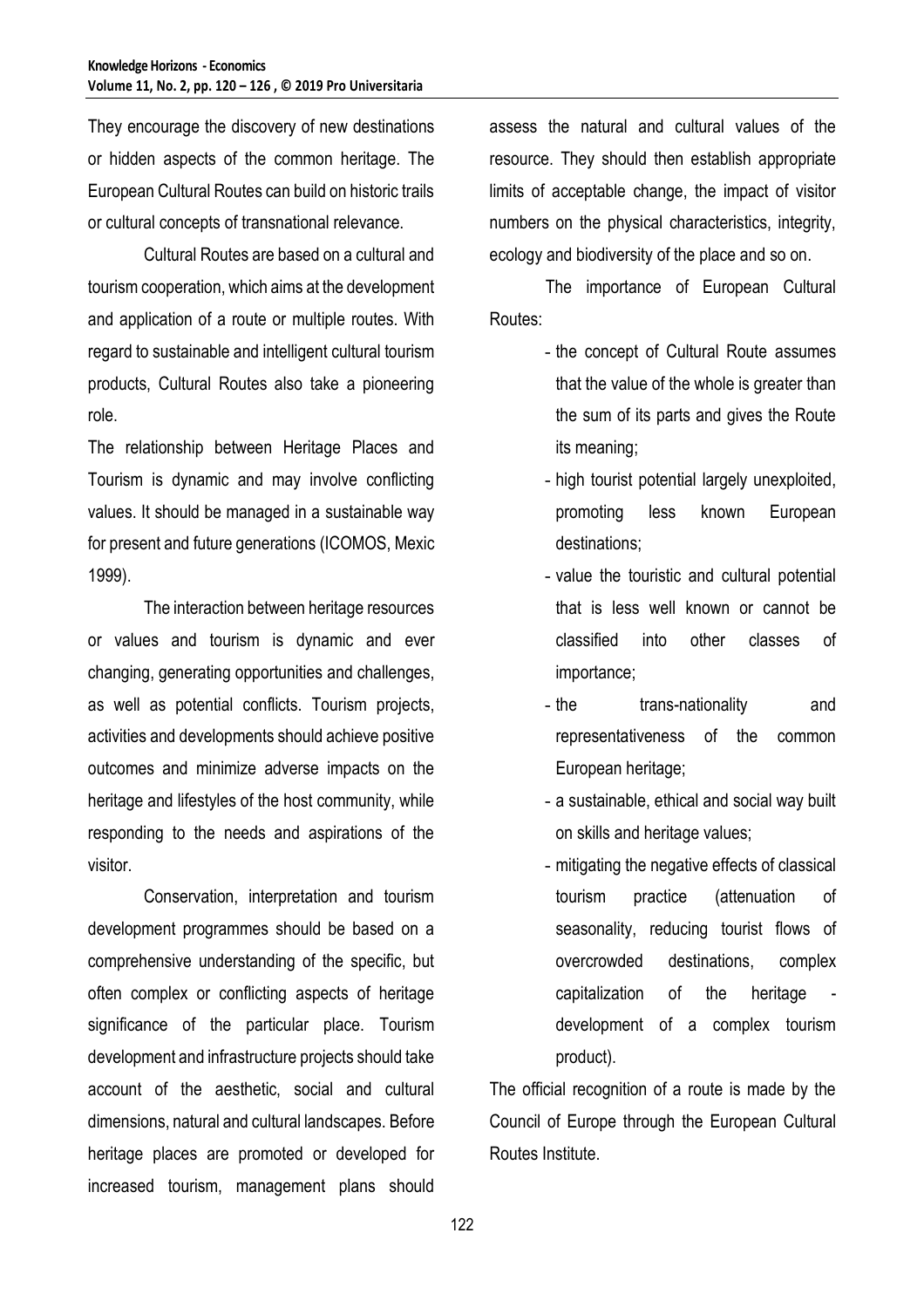#### **3. NETWORLD PROJECT AND WALK OF PEACE BRAND**

The NETWORLD project - **Networking in preserving the First World War multicultural heritage in the Danube countries**, has been developed and implemented within the Transnational Programme Interreg Danube. Fourteen project partners lead by a Slovenian partner, from nine Danube Transnational Programme countries joint their efforts in the NETWORLD proposal to manage the sustainable use of the First World War cultural heritage by combining it with a quality cultural tourism<sup>2</sup> .

NETWORLD contributes to the Danube Transnational Programme objectives by strengthening the joint and integrated approaches in preserving and managing the First World War cultural heritage and resources in the Danube region as a basis for sustainable development and growth, in order to increase mobility, sustainability, common remembering and cultural tourism. The main objectives of the NETWORLD project are to increase the awareness of the First World War heritage and its sustainable use for the development of quality cultural tourism.

One specific objective of the NETWORLD project is related to the "Walk of Peace" brand. The Walk of Peace from the Alps to the Adriatic is the main tourist product of The Walk of Peace Foundation Slovenia, which is responsible for maintaining the heritage of the First World War and

its presentation to the world with desire to expand peace as an outstanding universal value, cooperate and develop cultural tourism.

The Walk of Peace route from the Alps to the Adriatic was created as a memory on 1st World War and to all, who suffered in this area and as a reminder why it is important to avoid wars. The path which connects the heritage of the First World War from the Alps to the Adriatic Sea, is entered on the UNESCO's trial list of world heritage. The path connected people, areas and rich and natural heritage along the line of former Soča/Isonzo front. The Walk of Peace, which is altogether 230 km long, crosses both the Slovenian and the Italian territory.<sup>3</sup>

Within the Networld project, partners have promoted the message of this route of peace and have made the first steps to extend this route to their own countries. Each partner identified heritage objectives related to World War I that can be redeemed by tourism. These have been included in a common database. Heritage management plans have been developed to preserve and promote some of these monuments and a transnational strategy that indicates the main actions to be taken. Diversified quality tourist promotion brochures and mobile applications were developed to promote the common brand in the Danube region. In order to increase the education and awareness of young people on topics such as World War I and World Peace, have been created within the project specific non-formal educational tools using the gamification

 $\overline{a}$ 

<sup>2</sup> [http://www.interreg-danube.eu/approved-](http://www.interreg-danube.eu/approved-projects/networld)

[projects/networld](http://www.interreg-danube.eu/approved-projects/networld)

www.travel-slovenia.si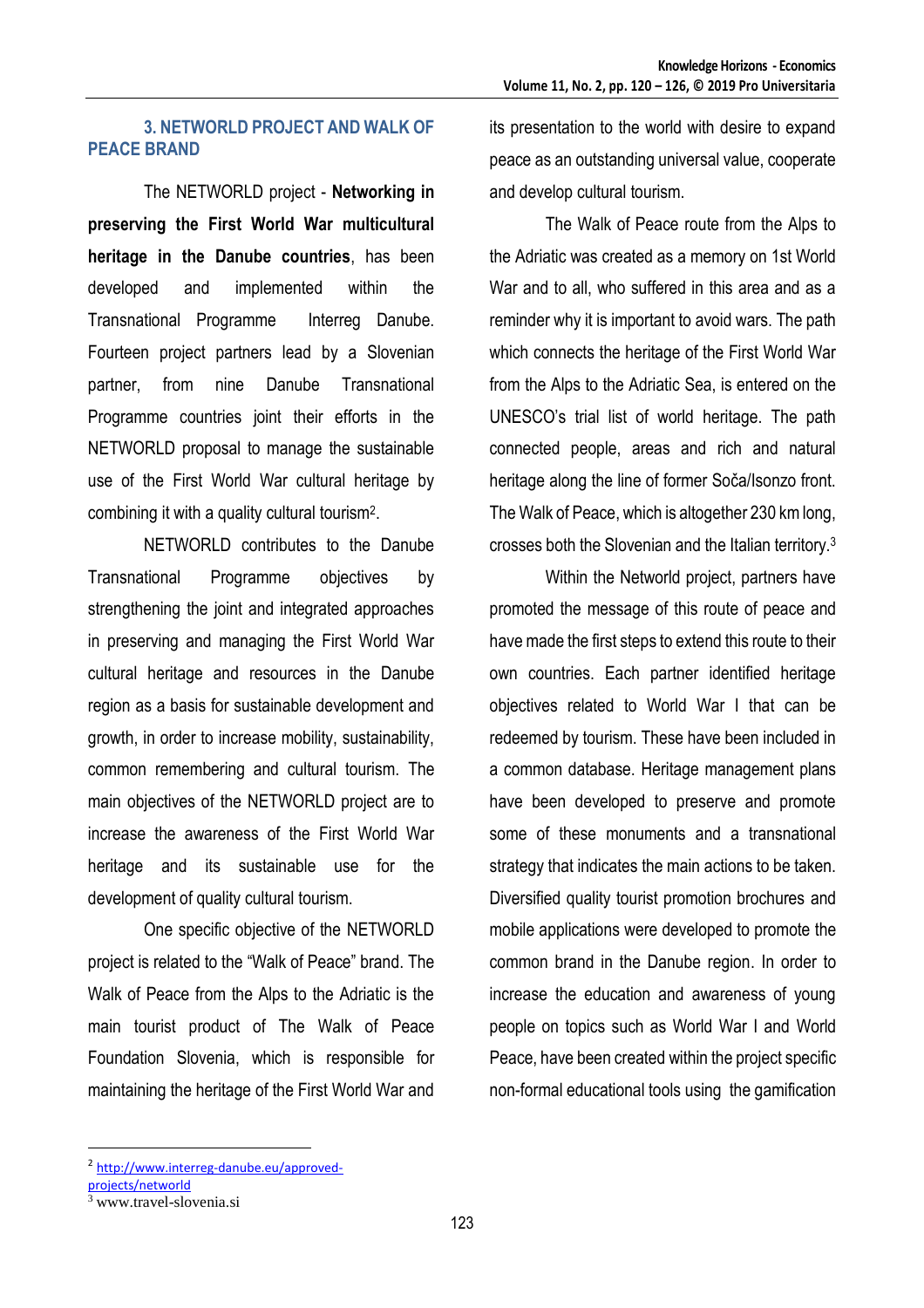technique put into practice through a Lego game or an Escape room with WWI theme.

## **4. ACTIONS FOR CAPITALIZING WWI HERITAGE IN TOURISM**

One hundred years after the war, there is a renewed interest in war landscapes: battlefields, trenches, frontlines, military infrastructure and artifacts are being re-explored and redefined in the process of constructing heritage landscapes. The question is where and how these landscapes of memories are imbedded in the social and economic dynamics of the 21st century. (Jansen -Verbeke, M. and George, W., 2015 p.4)

Interdisciplinary studies in the field of war and tourism introduce new concepts and research methods to analyze the interaction between cultural, social, economic and political processes and to assess the roles of national and regional governments, and moreover the motivations of stakeholders and residents in the "re-creation of war memories" (Butler & Suntikil, 2013). Practically a good example of Heritage reinterpretation, according to current trends in tourism demand, is the Walk of Peace.

Understanding and managing the dynamics of tourism in preserving war heritage has indeed become a challenging research mission. Tourism is a driving force, yet the touristic approach ought to be very cautious and not a primary aim of reflection and actions.

Assessing the pro-active role of tourism and destination managers, promoters and visitors in preserving WWI heritage and memories of the past is a first step in search of a sustainable development model. (Jansen - Verbeke, M. and George, W., 2015 p.22).

In our approach of the Networld project, we have chosen for Romania 26 heritage places (monuments, war cemetery, mausoleums and sculptures) related to the First World War for which we developed a "Strategy for the preservation of the cultural heritage of the First World War in Romania". The vision is to create a communicative, creative and coordinated network of WWI cultural heritage stakeholders highly involved in protection and rehabilitation, marketing and promotion of cultural heritage patrimony and that presents a unified voice for Romanian WWI cultural heritage and sites.

The action plan provides a foundation for increase protection and rehabilitation of WWI cultural heritage, capacity building, education and coordination of stakeholder actions, and the development and promotion of cultural heritage and cultural tourism.

The action plan was developed on five main pillars, respectively: effective and sustainable heritage protection and rehabilitation; capacity building; interpretation of cultural heritage; education of various stakeholders; coordination of different stakeholders.

According to the report on performed interviews implemented by INCDT, it is a clear need for activities of restoration, preservation and conservation of the WWI heritage and in this regard more resources should be allocated for this purpose.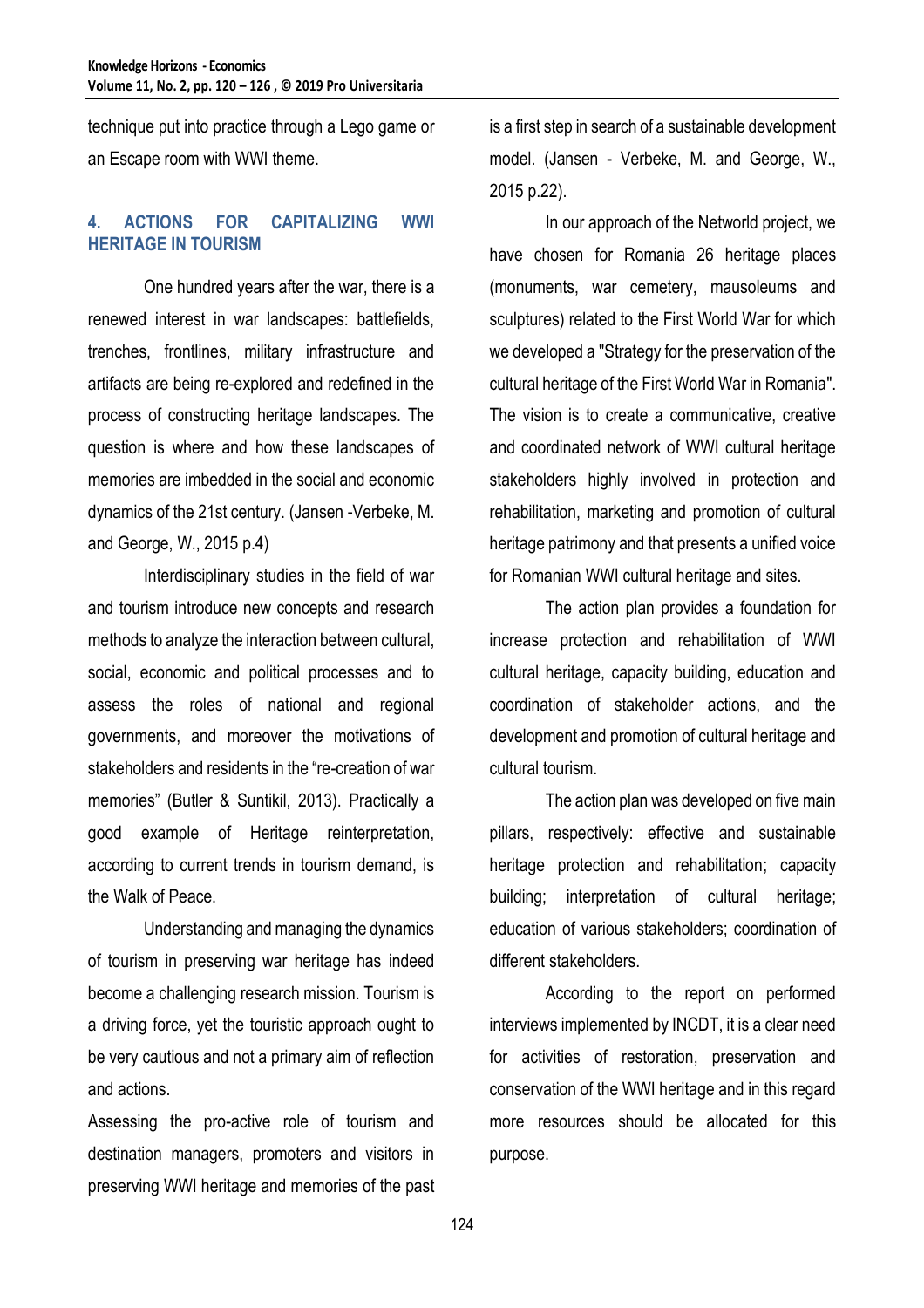For each action, several steps have been set, as follows:

**Effective and sustainable heritage protection and rehabilitation i**nvolves the following steps: inventory of WWI cultural heritage objects requiring restoration and / or preservation; inventory of WWI cultural heritage objects requiring restoration and / or preservation; increase the involvement of cultural institutions (i.e. museum, private owners) in activities such as restoration, protection, rehabilitation; develop site management plans as a vital tool for strategic co-ordination and monitoring; public-private management a form of management, involving civil society, can be a solution for degraded and forgotten monuments.

**Capacity building** will provide an improvement of skills and knowledge of the stakeholders. Stakeholders will consolidate their capacities in order to fulfill their role in the valorization of WWI cultural heritage. Thus, a number of activities might be carried out in this direction: create a database of stakeholders involved in heritage activities related to protection, preservation, rehabilitation of WWI; establishment of a national network with representatives from the museums, the public forum monuments which will generate virtual regional attractions poles (RAP) for local visitors and tourists.

**Interpretation** and presentation are key components for cultural heritage capitalization and conservation efforts, aiming to enhance general public appreciation, experience, respect and understanding of cultural heritage sites and presentation are key components for cultural

heritage capitalization and conservation efforts, aiming to enhance general public appreciation, experience, respect and understanding of cultural heritage sites (e.g: the production of a digital models of battery's command post, the production of twodimensional site plans, the creation of short videos, the creation a movie festival of historic films approaching the WWI events).

**Education** of various stakeholders is necessary in order to increase public participation and involvement. The education with respect to cultural heritage should be included at all levels, and particularly to young generation, not just a core subject but through interdisciplinary actions. Thus, several actions will be necessary to be taken: create partnership between County Directorates for Culture and educational institutions; create an educational forum for stakeholders, elected officials, tourism leaders and front-line tourism personnel; internships/ twinnings within the partner organizations.

**Coordination of different stakeholders** a better collaboration with local administration where the WWI heritage is located was also mentioned as a necessary condition to increase capitalization of cultural heritage. Several action plans were proposed in this direction, as follows: strengthening the partnership between cultural institutions, the tourism sector operators and the civil society to include historical monuments in WWI in tourist trails and to create awareness; raise awareness by the County Directorates for Culture about the historical patrimony from the WWI, among local authorities and residents; create a network of